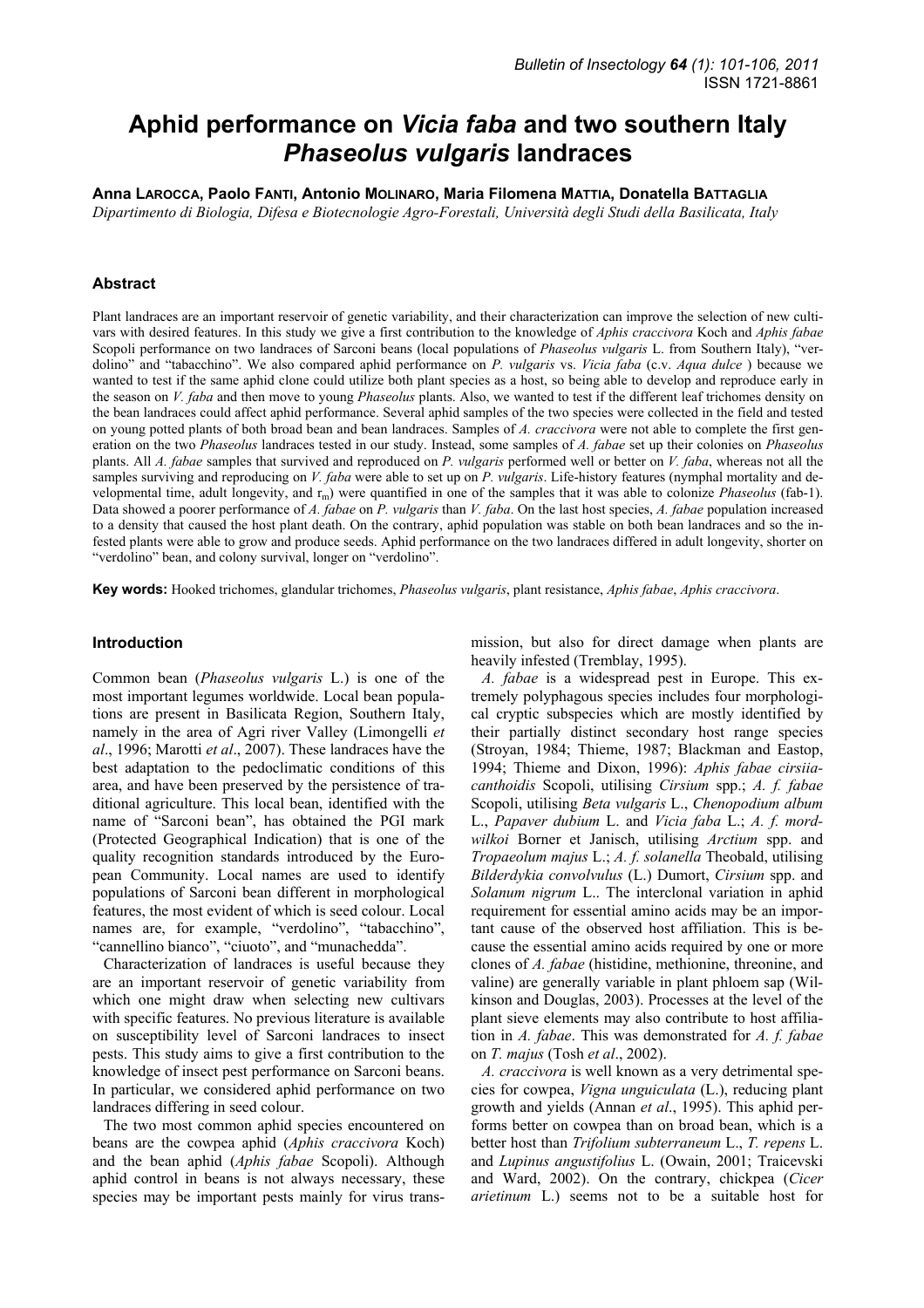*A. craccivora* (Owain, 2001). Cowpea aphid, as *A. fabae*, shows a great amount of intraspecific variation, with significant variation in the mean relative growth rate among clones on different hosts (Owain, 2001).

Performance of different clones on *P. vulgaris* is not particularly well documented for both cowpea and black bean aphid. This crop species shows some degree of resistance towards all herbivorous insects, aphids included, because of the presence of hooked and glandular trichomes on its surface (Johnson, 1953; Pillemer and Tingey, 1978; Quiring *et al*., 1992). Johnson (1953) reported that hooked trichomes on the French bean (*P. vulgaris*) may have profoundly detrimental effects on populations of *A. craccivora*, nymphal mortality ranging from 13 to 73 percent as a function of hairs density.

Considering the level of host affiliation in the two aphid species, we preliminarily tested several aphid samples collected in the field and we pre-adapted aphid colonies before studying performance parameters. We also compared aphid performance on bean with aphid performance on broad bean. We wanted to test the possibility for the same aphid clone to feed and reproduce on both *P. vulgaris* and *V. faba* as a host, even if a lower performance on *P. vulgaris* was expected, as a consequence of the hooked trichomes that are reported to affect aphid survival (Johnson, 1953; Levin, 1973).

The internal lands of Basilicata region are characterized by the presence of small farms and traditional agriculture. Broad bean and common bean are frequently cultivated on contiguous pieces of land in the same farm. In Agry Valley broad bean is sown on March and harvested on June, while common bean is sown on May. If the same clone is able to survive and develop on both plant species then aphids could first set up colonies on *V. faba* and then move and colonize young *Phaseolus* plants.

# **Materials and methods**

# Plants and aphids

The host plants used in the experiments were the broad bean, *V. faba* c.v. *Aqua dulce*, and the common bean, *P. vulgaris* landraces "verdolino" and "tabacchino" from "Lombardi Giocoli Eduardo" farm (Marsicovetere - Potenza). Bean and broad bean plants were grown in pots (10 cm diameter) containing commercial soil (COMPO SANA® Universal Potting Soil), under glasshouse conditions, and used for the experiments when the height of 8-10 cm (broad bean) or 12-18 cm (common bean) was reached, and plants had the first true leaf completely expanded.

Several samples of both *A. fabae* and *A. craccivora* were collected in the field (table 1), and reared on the plants mentioned above. Aphids were preliminary kept starved at least for 12 hours in a Petri dish before being transferred to the new host plants. As in Italy *A. craccivora* and *A. fabae* are known as vectors of only non-persistent viruses as regards to *V. faba* and *P. vulgaris* (Crescenzi, personal communication), the abovementioned starvation period, useful to obtain a quick acceptance of the new host plant, was also suitable to clean the potential presence of viruses from the field-collected aphids.

102

With the term "sample" here we mean aphids collected on a single plant (herbaceous plants) or on a single sprout (woody plants), so each aphid population may not be the progeny of only one single female.

# Performance of aphids on different host plants

A number of adult aphids from each sample collected in the field were moved to some plants (5-10 aphid adults for each host plant) for every species/landraces of broad bean or bean, previously grown in glasshouse, to check plant acceptance and colony formation. We collected in the field 6 samples of *A. craccivora,* for a total number of 118 adults transferred on 14 *V. faba* plants, and 198 adults transferred on 22 plants for each of the two bean landraces.

As *A. craccivora* was not able to set up successfully on bean plants, we did not use this aphid species in the subsequent set of observations. Instead, among the samples of *A. fabae* which were able to complete at least one generation on common bean (table 1) we chose fab-1 for a second set of observations, in which biological parameters were studied at two constant temperatures (21  $\pm$  1 °C or 25  $\pm$  1 °C), 70% RH, with LD 18:6 photoperiod in a plant growth chamber.

To study performance parameters, twenty *A. fabae* adults were moved on a new plant for each landrace/species tested (i.e., "verdolino", "tabacchino", or broad bean) and removed after 24 hours. This operation was replicated three times, for each temperature. The newborn aphids (F1) were then left undisturbed on the plants until adult stage was reached. Every day, the new adults were moved to a new plant of the same type ("verdolino", "tabacchino", broad bean) using a fine camel hair brush. During reproduction, adults were removed daily and transferred to a new plant while nymphae (F2), deposed the previous day, were left undisturbed on the same plant until they reached adulthood. The total number of host plants used for each landrace/species in the F2 generation was different as related to the adult longevity. The quantified aphid life-history components for the F2 generation were nymphal mortality, nymphal development time (birth to adulthood), adult longevity, and  $r_m$ , all calculated on data checked daily. The  $r_m$  values were calculated only for the aphids kept at the temperature of 21 °C.

Finally, in a third set of observations in order to check the aphid population dynamics on the different host plant species/landrace, we moved ten apterous adult females on a new plant and we left them and their progeny undisturbed, at the same rearing conditions described above and a temperature of 21 °C. Five repetitions were performed for each of the three host plant species/landraces tested ("verdolino", "tabacchino" and broad bean). In this set of observations the number of aphids on each plant was checked every two days.

Four strips  $(1 \text{ mm}^2)$  per leaf were cut from the two sides of the main vein of *Phaseolus* leaves, cleared in a 10 percent solution of potassium hydroxide, mounted in glycerine and observed under a microscope to count hooked and glandular trichomes. The mean number of trichomes per  $mm<sup>2</sup>$  was calculated on a base of sixty strips for each landrace.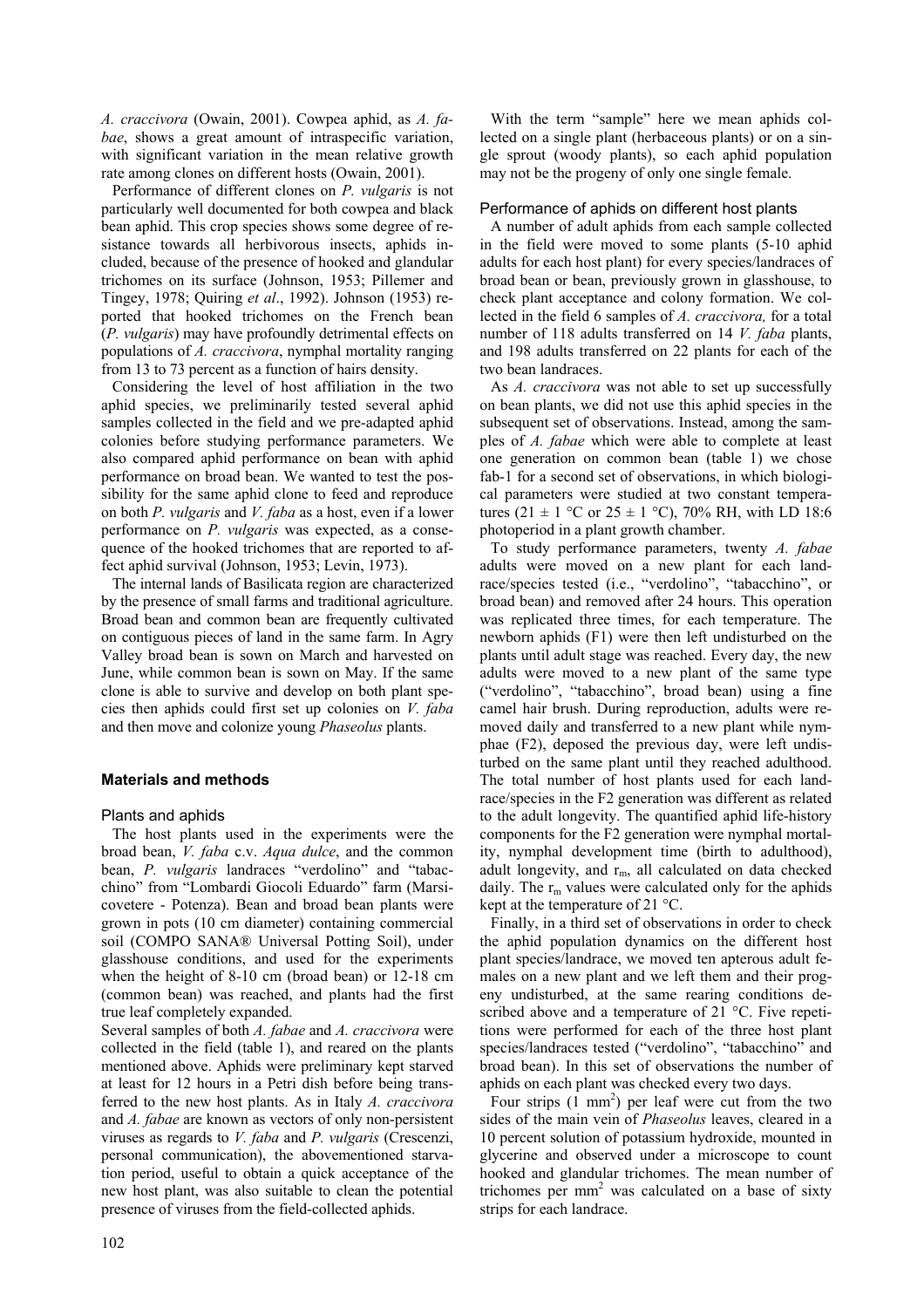| Sample   | $C_0$ llected    |                     | Transferred |                                 | Parturition | Completion of first<br>generation |
|----------|------------------|---------------------|-------------|---------------------------------|-------------|-----------------------------------|
|          | Place            | Plant species       |             | Plant species Cultivar/landrace |             | development                       |
| $fab-1$  | Potenza          | P. vulgaris         | V. faba     | Aqua dulce                      | yes         | yes                               |
| fab-1    | Potenza          | P. vulgaris         | P. vulgaris | tabacchino                      | yes         | yes                               |
| $fab-1$  | Potenza          | P. vulgaris         | P. vulgaris | verdolino                       | yes         | yes                               |
| $fab-2$  | Pietragalla (PZ) | V. faba             | V. faba     | Aqua dulce                      | yes         | yes                               |
| fab-2    | Pietragalla (PZ) | V. faba             | P. vulgaris | tabacchino                      | yes         | no                                |
| $fab-2$  | Pietragalla (PZ) | V. faba             | P. vulgaris | verdolino                       | yes         | no                                |
| fab-3    | Potenza          | Rumex sp.           | V. faba     | Aqua dulce                      | yes         | yes                               |
| fab-3    | Potenza          | Rumex sp.           | P. vulgaris | tabacchino                      | yes         | no                                |
| fab-3    | Potenza          | Rumex sp.           | P. vulgaris | verdolino                       | yes         | no                                |
| fab-4    | Pietragalla (PZ) | P. vulgaris         | V. faba     | Aqua dulce                      | yes         | yes                               |
| fab- $4$ | Pietragalla (PZ) | P. vulgaris         | P. vulgaris | tabacchino                      | yes         | yes                               |
| $fab-4$  | Pietragalla (PZ) | P. vulgaris         | P. vulgaris | verdolino                       | yes         | yes                               |
| fab-5    | Calvello (PZ)    | P. vulgaris         | V. faba     | Aqua dulce                      | yes         | yes                               |
| fab-5    | Calvello (PZ)    | P. vulgaris         | P. vulgaris | tabacchino                      | yes         | yes                               |
| fab-5    | Calvello (PZ)    | P. vulgaris         | P. vulgaris | verdolino                       | yes         | yes                               |
| fab-6    | Agropoli (SA)    | E. europaeus        | V. faba     | Aqua dulce                      | no          | no                                |
| fab-6    | Agropoli (SA)    | E. europaeus        | P. vulgaris | tabacchino                      | no          | no                                |
| fab-6    | Agropoli (SA)    | E. europaeus        | P. vulgaris | verdolino                       | no          | no                                |
| $cr-1$   | Potenza          | V. faba             | V. faba     | Aqua dulce                      | yes         | no                                |
| $cr-1$   | Potenza          | V. faba             | P. vulgaris | tabacchino                      | yes         | no                                |
| $cr-1$   | Potenza          | V. faba             | P. vulgaris | verdolino                       | yes         | no                                |
| $cr-2$   | Potenza          | V. faba             | V. faba     | Aqua dulce                      | yes         | no                                |
| $cr-2$   | Potenza          | V. faba             | P. vulgaris | tabacchino                      | yes         | no                                |
| $cr-2$   | Potenza          | V. faba             | P. vulgaris | verdolino                       | yes         | no                                |
| $cr-3$   | Agropoli (SA)    | <i>V.</i> virtinica | V. faba     | Aqua dulce                      | yes         | yes                               |
| $cr-3$   | Agropoli (SA)    | V. virtinica        | P. vulgaris | tabacchino                      | yes         | no                                |
| $cr-3$   | Agropoli (SA)    | <i>V.</i> virtinica | P. vulgaris | verdolino                       | yes         | no                                |
| $cr-4$   | Agropoli (SA)    | <i>V</i> virtinica  | V. faba     | Aqua dulce                      | yes         | yes                               |
| $cr-4$   | Agropoli (SA)    | <i>V.</i> virtinica | P. vulgaris | tabacchino                      | yes         | no                                |
| $cr-4$   | Agropoli (SA)    | V. virtinica        | P. vulgaris | verdolino                       | yes         | no                                |
| $cr-5$   | Potenza          | V. faba             | V. faba     | Aqua dulce                      | yes         | yes                               |
| $cr-5$   | Potenza          | V. faba             | P. vulgaris | tabacchino                      | yes         | no                                |
| $cr-5$   | Potenza          | V. faba             | P. vulgaris | verdolino                       | yes         | no                                |
| cr-6     | Potenza          | V. faba             | V. faba     | Aqua dulce                      | yes         | yes                               |
| $cr-6$   | Potenza          | V. faba             | P. vulgaris | tabacchino                      | yes         | no                                |
| $cr-6$   | Potenza          | V. faba             | P. vulgaris | verdolino                       | yes         | no                                |

**Table 1.** Adaptation of different samples of *A. fabae* (fab) and *A. craccivora* (cr) on *V. faba*, and on two *P. vulgaris* landraces, "tabacchino" and "verdolino".

#### Statistical analysis

Data were analysed by one-way Analysis of Variance. Mean comparison (Tukey's test) was performed when statistical significance ( $\alpha = 0.05$ ) occurred. All percentages were arcsine transformed before analysis (Zar, 1984) as Arcsen√ (original value/100). In the cases where it was not possible to normalize data, Kruskal-Wallis one-way analysis of variance on ranks was performed. Trichomes density was compared using Mann-Whitney test. The  $r_m$  was calculated according to Birch (1948) as:  $r_m = (log_e R_0)/T$ , where  $R_0$  is the basic reproductive rate and T is the generation length (Begon *et al*., 1996). SYSTAT, version 9, was used for all statistical analyses (Systat, 1999).

#### **Results**

Aphids of *A. craccivora* samples died as nymphae of the first generation and were unable to set up colonies on both *Phaseolus* landraces. On broad bean, *A. craccivora* produced colonies, even though not all tested plants were accepted, and samples cr-1 and cr-2 didn't survive to complete the first generation (table 1).

All *A. fabae* samples tested here, with the only exception of that collected on *Euonymus europaeus* L., performed well on *V. faba* (table 1), producing colonies that continued to grow until plants collapsed. On the contrary, only samples collected on *Phaseolus* in the field (fab-1, fab-4 and fab-5) were able to survive on *Phaseolus* in the laboratory.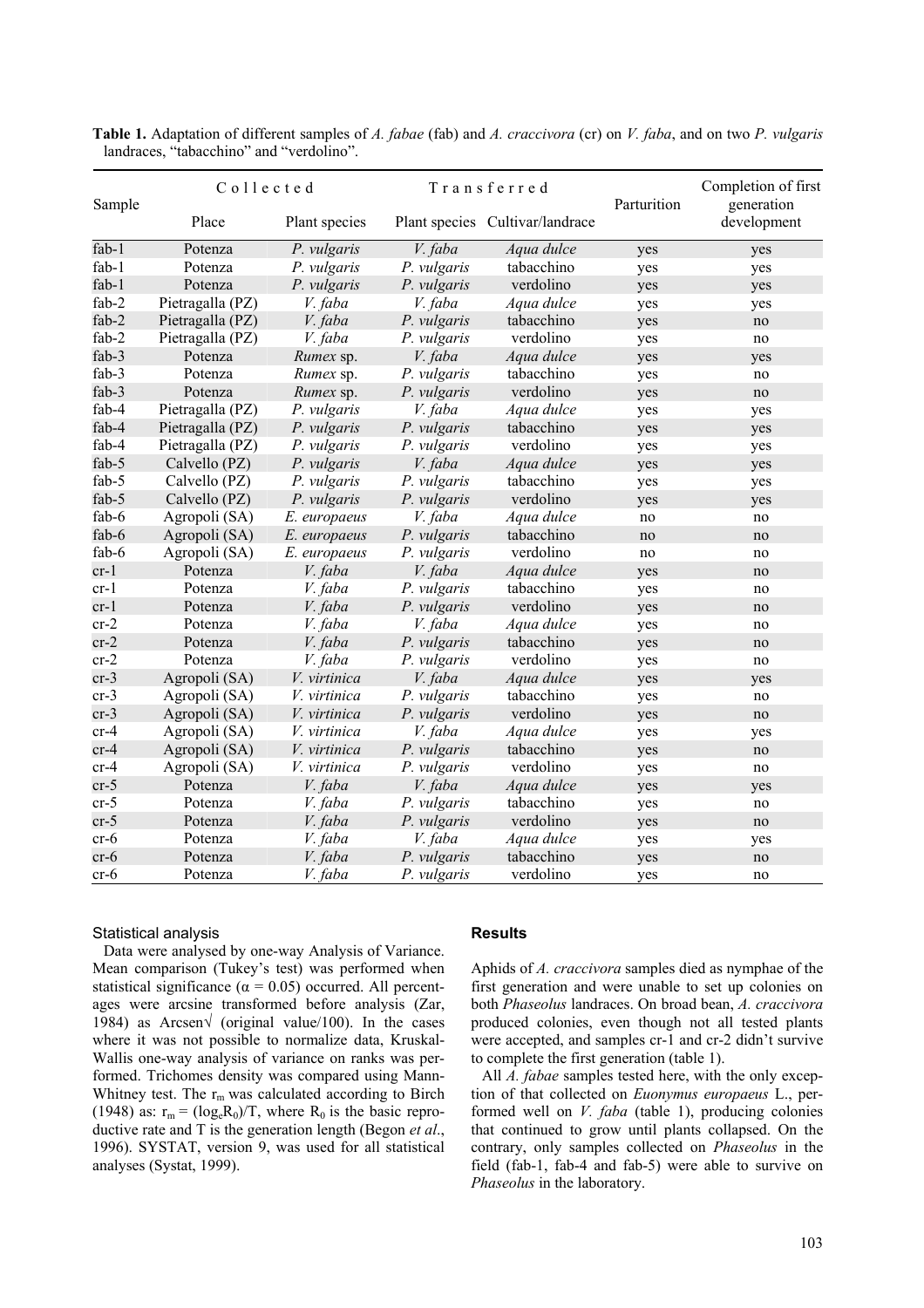

**Figure 1.** *A. fabae* nymphal mortality (mean ± standard error) on different host plants and under two temperature conditions. Means denoted by different letters are significantly different (Tukey's test,  $\alpha$  = 0.05).



**Figure 2.** Pre-adult period of *A. fabae* (mean ± standard error) on different host plants and under two temperature conditions. Means denoted by different letters are significantly different (Tukey's test,  $\alpha$  = 0.05).

Both *A. fabae* and *A. craccivora* almost always produced offspring on bean plants regardless of the ability of nymphae to survive until adulthood (table 1).

Observations on clone fab-1 performance showed that nymphal mortality (figure 1) significantly differed according to the host plant species tested  $(F = 23.802)$ ; d.f. 2,43;  $P < 0.001$ ;  $F = 14.748$ ; d.f. 2,13,  $P < 0.001$ , respectively at 21 and 25 °C). The highest mortality was observed on common bean plants, without difference between the two landraces. In this case almost half nymphal population didn't reach adult stage under both temperature conditions.

Host plant influenced also insect development time (figure 2) (F = 280.4, d.f. 2,3723; P < 0.001; F = 158.5; d.f. 2,1649;  $P < 0.001$ , respectively at 21 and 25 °C). Pre-adult period was significantly shorter on broad bean than on bean. The nymphal development at 25 °C was not statistically different between "verdolino" and "tabacchino" landraces, whereas it was significantly longer on "verdolino" landrace at 21 °C. Adult longevity was significantly different in all comparisons and under both temperature conditions (figures 3 and 4) (Kruskall-Wallis H = 104.276, d.f. 2; P < 0.001; H = 28.285; d.f. 2,  $P < 0.001$ , respectively at 21 and 25 °C). The longest adult longevity was observed on broad bean, the shortest adult longevity on "verdolino" landrace.

Aphid population dynamic was different according to the host plant (figure 5). Aphid population kept growing on broad bean plants until the heavy infestation caused the host plant death, and then the population collapsed. On the contrary, aphid population on bean was low, but stable in both landraces; also, the infestation persisted much longer on "verdolino" landrace.



**Figure 3.** Notched box plot of *A. fabae* adult longevity on different host plants at 21 °C. Boxes whose notches do not overlap indicate that the medians of the two groups differ at the 5% significance level.



**Figure 4.** Notched box plot of *A. fabae* adult longevity on different host plants at 25 °C. Boxes whose notches do not overlap indicate that the medians of the two groups differ at the 5% significance level.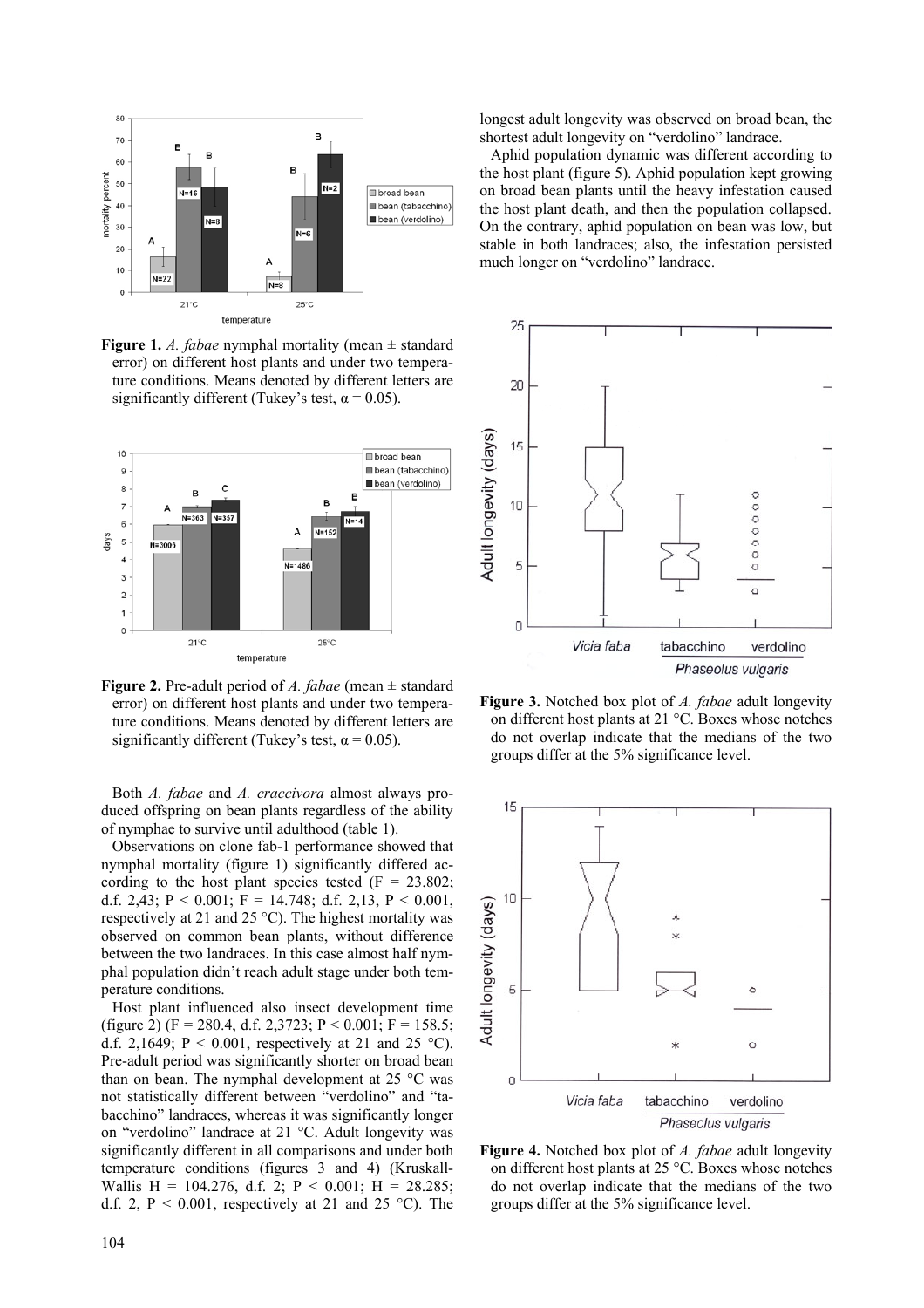

**Figure 5.** *A. fabae* population dynamics on different host plants.

The  $r_m$  value was significantly different in aphid samples reared on different host plants ( $F = 20.224$ ; d.f. 2,6;  $P = 0.002$ , with significantly higher values on broad bean  $(0.67 \pm 0.088$ , mean  $\pm$  SE) than on "tabacchino"  $(0.25 \pm 0.031)$  or "verdolino"  $(0.096 \pm 0.067)$ .

Densities of both hooked (Mann-Whitney  $T = 2240$ ; d.f. 1;  $P = 0.02$ ) and glandular trichomes (Mann-Whitney  $T = 2117$ ; d.f. 1;  $P = 0.02$ ) measured on the lower leaf surface were higher on "tabacchino" than "verdolino" landrace (figure 6).



**Figure 6.** Notched box plot of hooked and glandular trichomes density on the lower leaf surface on "tabacchino" and "verdolino" bean landraces. Boxes whose notches do not overlap indicate that the medians of the two groups differ at the 5% significance level. GT: glandular trichomes on "tabacchino" landrace; GV: glandular trichomes on "verdolino" landrace; HT: hooked trichomes on "tabacchino" landrace; HV: hooked trichomes on "verdolino" landrace.

#### **Discussion**

Samples of *A. craccivora* tested in this work were not able to complete the first generation on the two *Phaseolus* landraces studied here. Adult females reproduced on *P. vulgaris,* but all nymphs died in one - two days. On the contrary, some samples (three out of six) of *A. fabae* were able to establish on *Phaseolus* plants, on both landraces tested. All *A. fabae* samples that survived and reproduced on *P. vulgaris* were able to do the same on *V. faba*, whereas not all the samples surviving and reproducing on *V. faba* were able to set up on *P. vulgaris*.

*A. fabae* includes four subspecies with partial reproductive isolation (Raymond *et al*., 2001), which perform well on subspecies-specific secondary hosts. *V. faba*, *T. majus*, *Cirsium arvense* (L.) and *S. nigrum*, are marker species, used exclusively by each of the four subspecies of *A. fabae*: *A. f. fabae*, *A. f. mordwilkoi*, *A. f. cirsiiacanthoidis*, and *A*. *f. solanella,* respectively (Thieme, 1987; Blackman and Eastop, 1994). Other host plant species can be shared by different subspecies (Tosh *et al*., 2004).

As our *A. fabae* samples collected on bean set up successfully on broad bean, we could argue that *Phaseolus* plants can be colonized by *A. f. fabae* subspecies. Nevertheless we observed that all our *A. fabae* samples able to infest *Phaseolus* plants in the laboratory had been collected on *Phaseolus* hosts in the field.

Our data show that *Phaseolus* can be a suitable host plant for *A. f. fabae* and for this reason contiguity between bean and broad bean fields could potentially increase the risk of infestation from one crop to the other. On the other side, bean plants have lower suitability than broad bean ones, as proved by the poor performance of our sample fab-1 and the failure of samples fab-2 and fab-3 to set up colonies on *Phaseolus* host plants. Because of the few samples we collected on bean plants, we cannot exclude the possibility that this plant species is suitable and used as an alternative host by other subspecies of *A. fabae*.

Primary hosts of *A. fabae* include *E. europaeus* and *Viburnum opulus* L.. *A. f. fabae* subspecies overwinters on *E. europaeus* together with *A. f. solanella* and *A. f. cirsiiacanthoidis* (Raymond *et al*., 2001). The presence of the other subspecies on the same primary host can explain the poor performance on both *V. faba* and *P. vulgaris* of the sample (fab-6) collected on *E. europaeus*.

Both *Phaseolus* landraces were partially resistant to *A. fabae* and youth mortality was very similar to that observed by Johnson (1953) for *A. craccivora* on plants with the same level of trichome density. The main difference between the two landraces was in the adult aphid longevity, which was shorter on "verdolino" landrace, despite the lower tricomes density. Moreover the persistence of aphid colonies was longer on "verdolino".

All parameters measured (nymphal mortality, preadult period length, adult longevity) showed a poorer performance of *A. fabae* on *P. vulgaris* than *V. faba*.

Data on both adaptation of different samples and performance of sample fab-1 prove that broad bean is a more suitable host than bean for *A. fabae*. Young broad